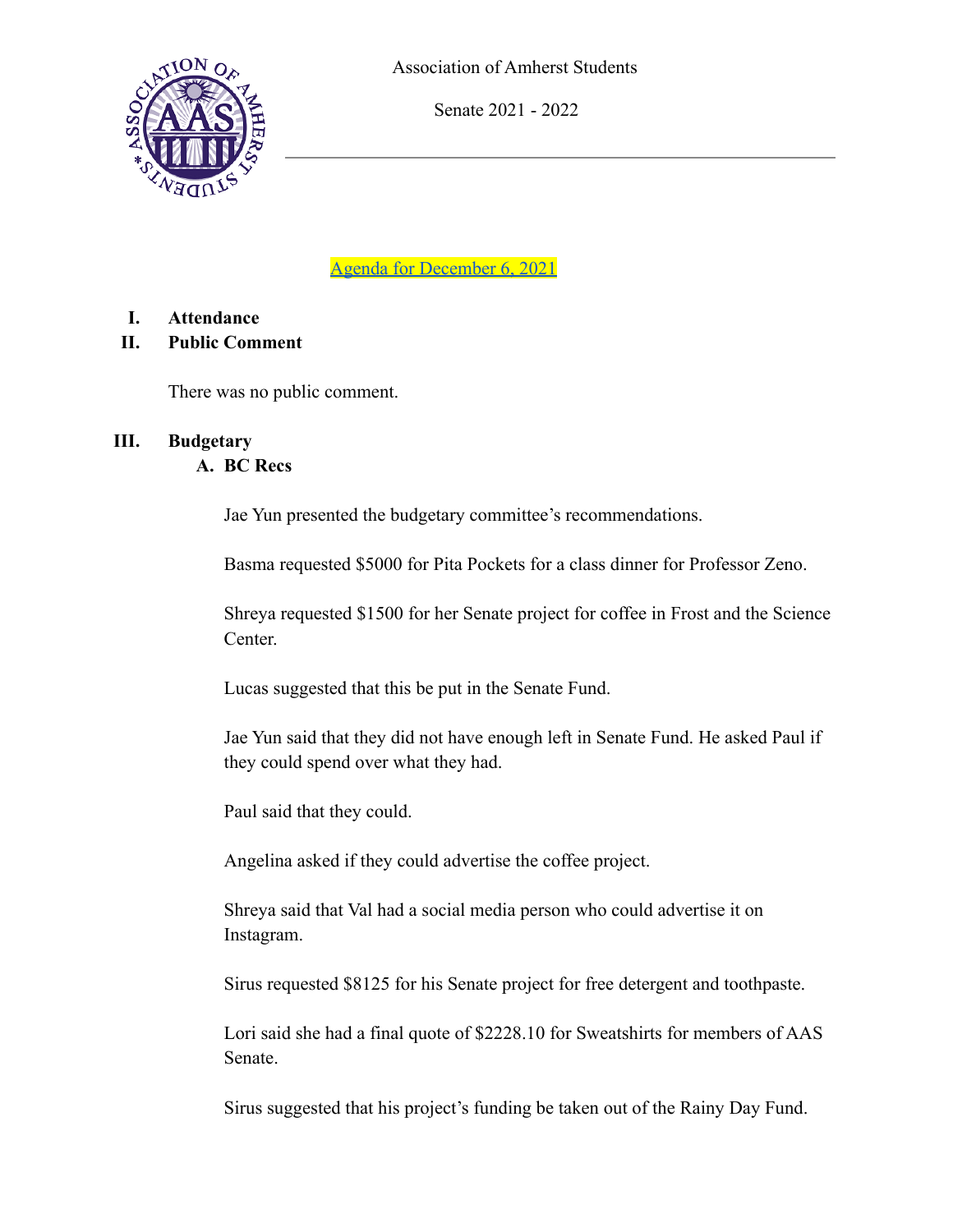Senate 2021 - 2022



Lucas said that if they were gonna overspend anyway they should put everything Senate-project-related in the Senate fund to make the budget more organized.

Jae Yun noted that all spending ultimately came from the same bank account.

Sirus explained that he had written a proposal to facilities to have seven refill stations installed but the administration was not very responsive. Thus, he wanted to use senate funding to ensure that at least one station was up and running by the Spring semester.

Angelina asked if there would just be one refill station.

Sirus said that this funding request would provide for one station for now with 300 students' worth of toothpaste tablets. He ultimately wanted to get one in every first-year laundry room, and said that he was just trying to get one up and running immediately with senate funds.

*Sirus motioned to fund the coffee project and laundry and toothpaste project.*

*The motion passed.*

Cole asked how much the sweaters cost per unit.

Lori said it was \$63 per unit, but these were very durable and would last a long time.

Cole asked if they were printed or embroidered.

Lori said that they were embroidered. She said that she thought it would really unite AAS and help to advertise the Senate to get people to run.

Anna '24 asked if they would get more next semester.

Basma said that they would give it to people who came in next semester to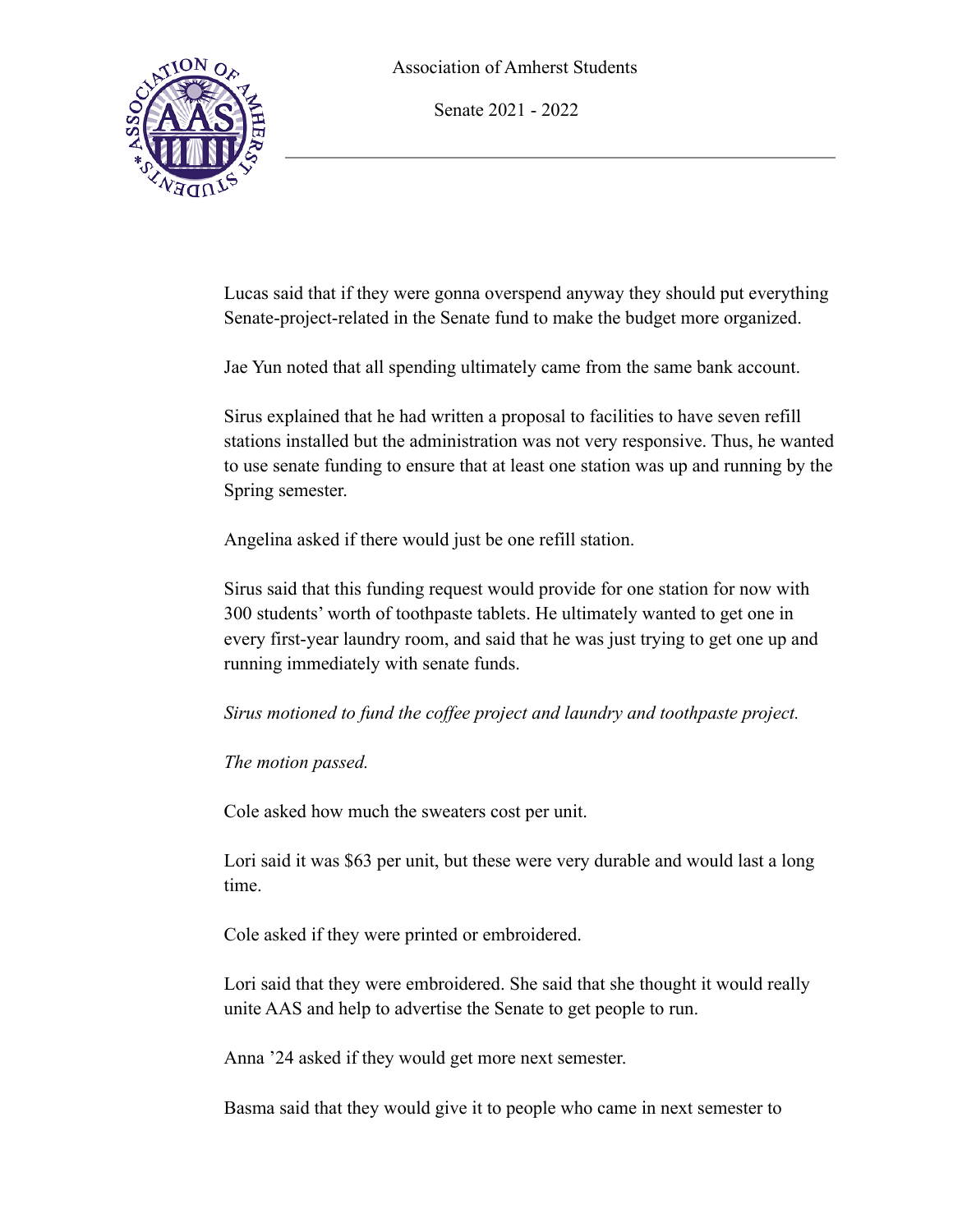



encourage running.

Sirus said that he didn't think it would unify them but rather separate them from the rest of the Amherst community. He said that he would rather be compensated for being in the Senate.

Mia said that she disagreed and that it was a unifying thing. She said that when she saw teams with gear she wished she were on those team.

Sirus said that that was an issue with teams and that that was the student/athlete divide.

Jaden said that he thought the Senate deserved nice things as they did not get paid. He said that they worked very hard and were a community in which anybody who ran and got elected was welcome. He said that there was no problem if they did it every semester for new people who came.

Angelina said that she understood how it was a communal thing but at other schools they had extra shirts they gave to the community that anybody could get making it more of a community aspect. She said she thought that this was too exclusive.

Sirus said that they should listen to the president's recommendation. He said it was very unfair as they didn't fund clubs that wanted stuff for themselves. He said that they couldn't bend the rules they set for other clubs.

Cole asked if there was any way, if this did pass, to donate the corresponding value of whatever sweatshirt he got back to the Senate.

Jae Yun said he would have to ask Paul. He said that he could write a check to AAS which Monica or him could cash. He also suggested that he donate money to a charity or something instead.

Cole said it was just that he didn't want AAS to pay for him to have a sweatshirt.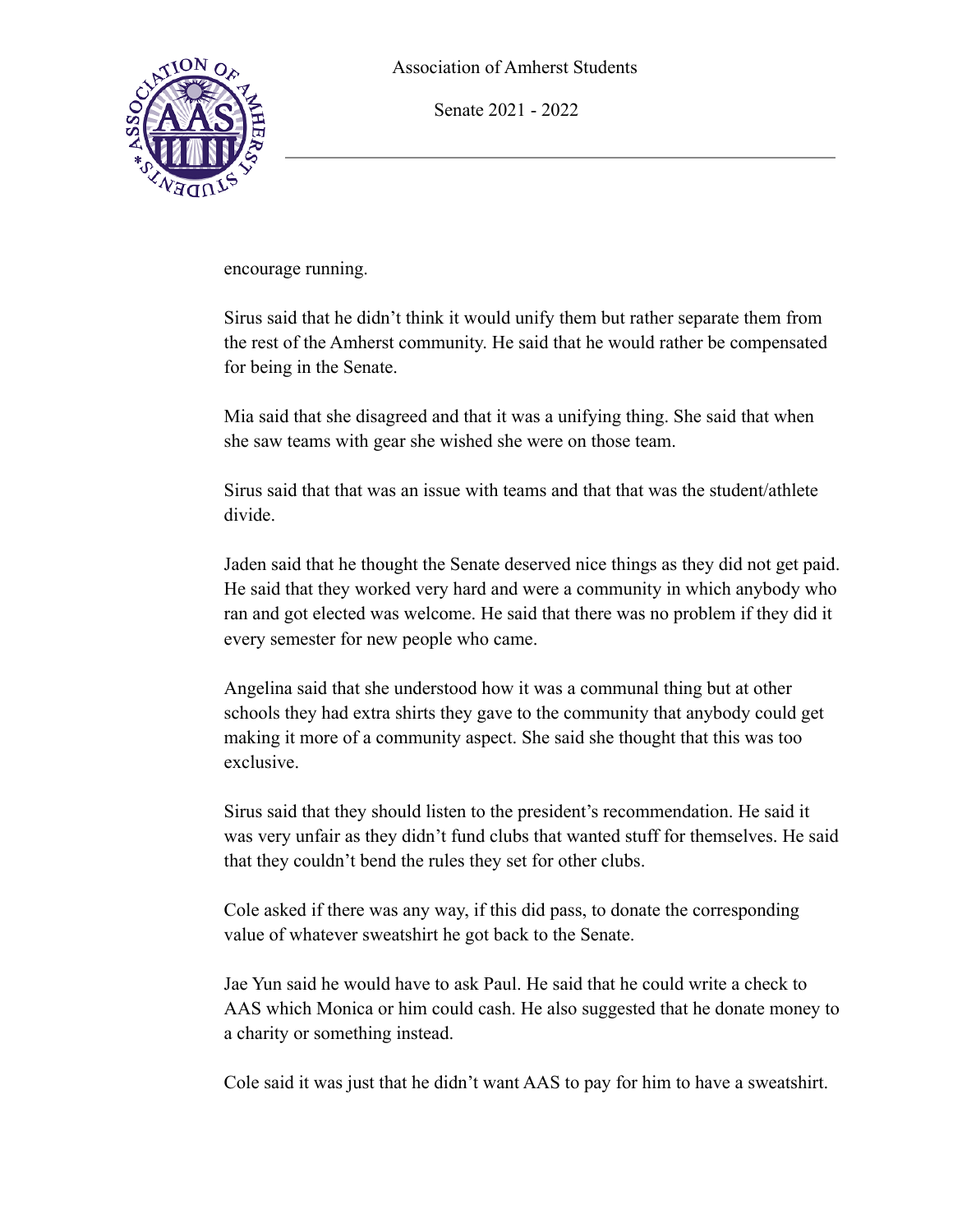Senate 2021 - 2022



Yvette asked if there was any way to make it so that AAS gave out some sweatshirts or allowed the student body to win them, possibly through the new Superfans app.

Shreya said that she agrees with giving out Senate sweatshirts. She said that having something for themselves was a good idea to show solidarity and that they should get something since they were not monetarily compensated.

Jaden said that it was worth pointing out that it was not an equivalent comparison to compare the AAS to another organization as they were in the AAS to serve their community rather than for their own enjoyment. He said that they were serving the entirety of the College and not just their members. He noted that they had the money and they weren't taking it away from anything else.

Jae Yun said that they did have the money.

Anna '23 asked if they were also considering just doing a long-sleeved shirt as the vibe with that was very different and that was something they could pass out more.

Lori said she liked jackets more as they were more practical for colder weather and something you could wear more often.

Gent asked when and where they would be giving them out.

Lori said it would be in the Spring.

Kya said that they could give out sweatshirts to people who came to AAS meetings.

Jae Yun suggested that students who came to the meetings could enter a raffle to win the sweatshirts.

Gent said that AAS serves a different role on campus than most clubs and that if people really wanted to be involved they could be.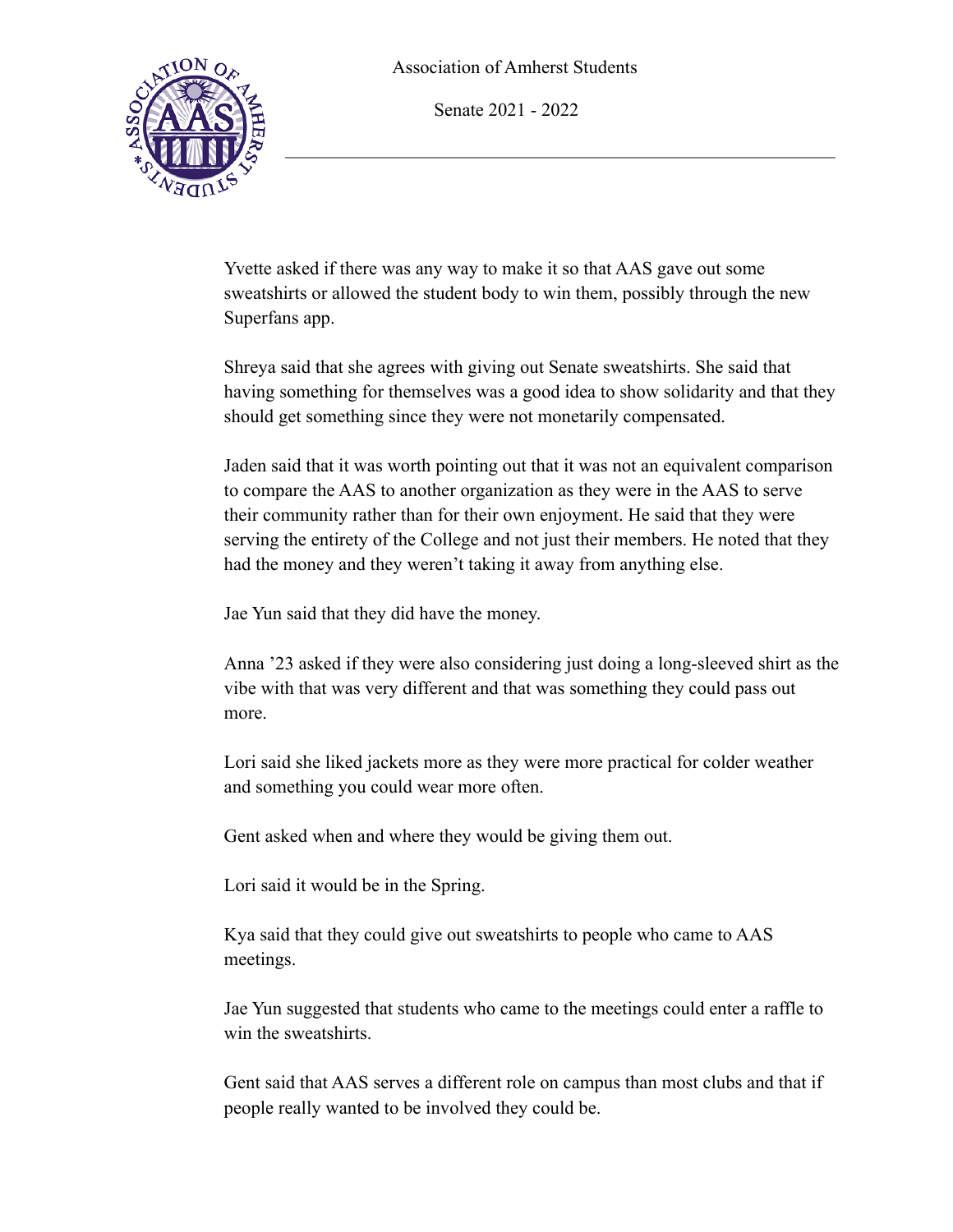



Kya said it sounded weird differentiating AAS from other clubs as other clubs also did work for the whole community.

Jae Yun suggested that if they do it, they should order 50. The new cost with sweatshirts to give out was \$3083.50.

*A straw poll showed the majority of Senators were in favor.*

*A motion to approve the purchase of the Sweatshirts passed.*

*Cole motioned to approve BC recs for discretionary funding.*

*The motion passed.*

# **B. Club Budgets**

Jae Yun presented the club budgets for the Spring.

Basma asked why the Muslim Students Association wasn't put under the religious category.

Jae Yun said that that was how it was classified in budgets before him but he could move it.

Lucas said that he thought the total for Mock Trial was wrong.

# *Jae Yun fixed it.*

Cole asked if they were worried if their change in funding Hillel could appear as being related to the JC complaint.

Jae Yun explained that the BC had given them \$5200 dollars with the clear expectation that it would be used throughout the semester, and they came back later expecting \$3000 more with no explanations. They were told to come back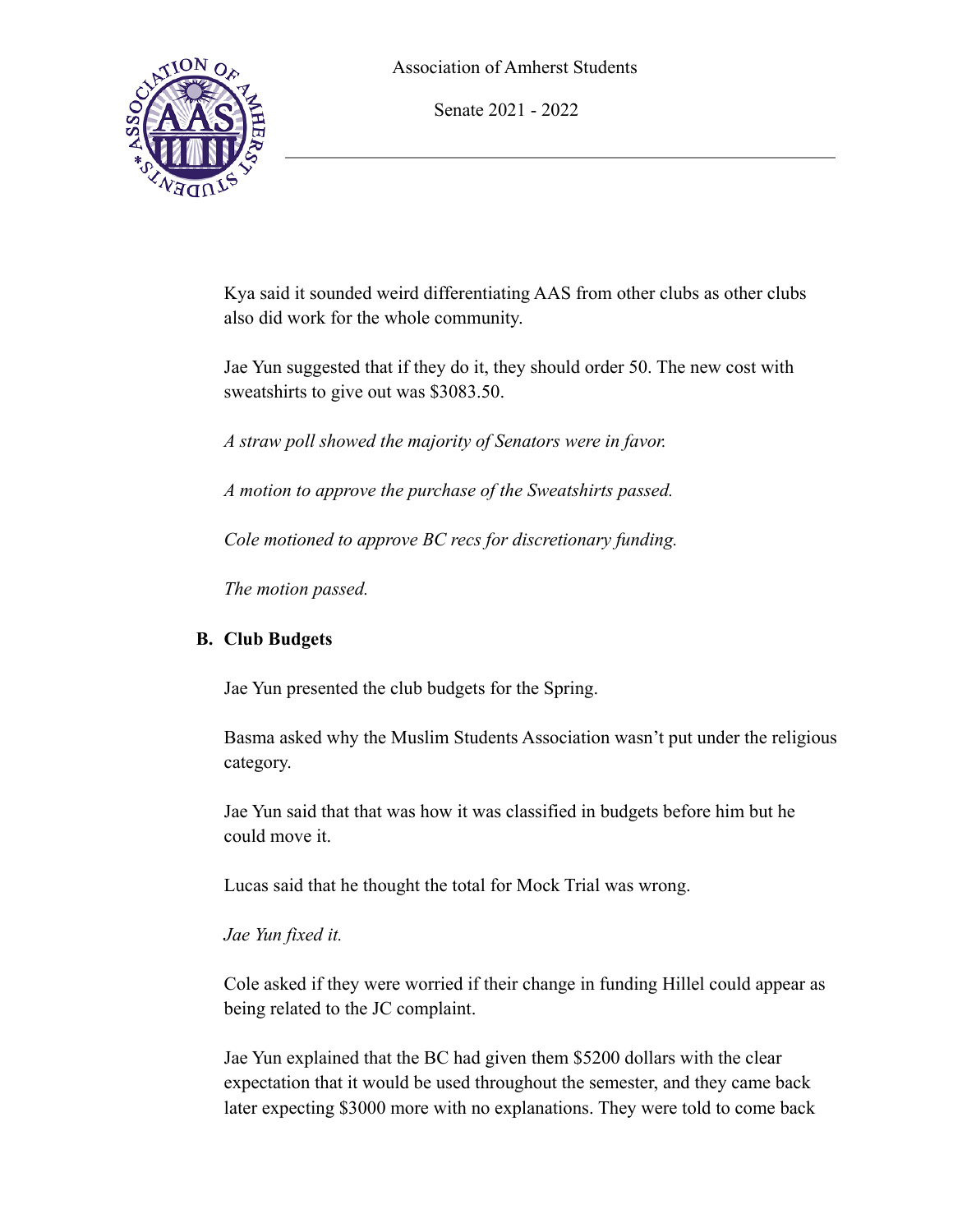Senate 2021 - 2022



and they went to RSL instead. He said he was hesitant because he didn't want something like that to happen again, and in the future they could do the lump sum policy again. He said he was not concerned because he went with responsible budgetary policy and they could come to him.

Cole asked what clubs he knew of that asked their members to pay dues, using Equestrian as an example.

Jae Yun said it was mainly club sports teams that did it, and that it wasn't really dues but instead lesson fees.

Sirus said that about the optics of Hillel, when talking to the club rep, he said it was more standard to come each time and the representative seemed ok with it.

Cole said it would be contradictory to their mission of allowing everybody to participate if they charged dues and didn't give financial aid.

Jae Yun said that he didn't want that happening but that most of the clubs that did this had financial aid for anybody that couldn't pay.

*A motion to approve the club budgets was approved.*

## **IV. Officer Reports**

Basma shared that the college would be matching AAS's Indigenous Peoples Fund donation to the Nipmuc Nation. She also said that Angelina and her met with Dean Agosto to talk about the variant and J term housing.

Angelina said she would work on having minutes for their meeting and she would get to them soon. She said that they were waiting to see for more information with the variant but they were watching closely. She also said that they would have the capacity to support anybody who had to be on campus for extenuating circumstances. On J-term housing, she said that there were some issues with logistics, safety concerns and staffing issues which was why housing was as it was. She said that it looked like they were hesitant to revert back to the pre-covid models.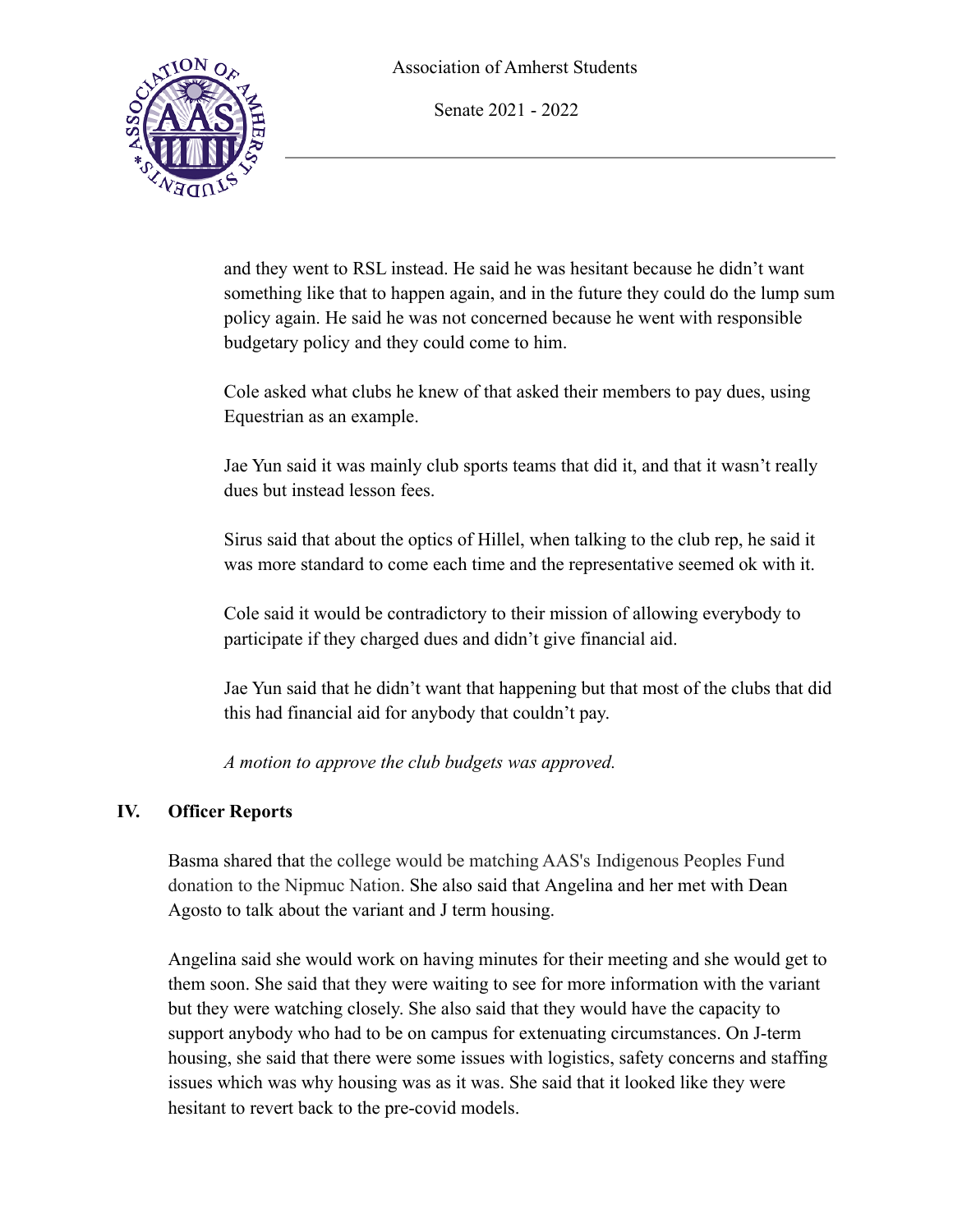Senate 2021 - 2022



Basma said that Dean Agosto had said that they would continue with town halls every semester.

Cole asked when the next meeting was.

Angelina said that that was the last meeting of the semester, but he could email if he had anything.

Cole said that he was just concerned about how the administration made major policy decisions without consulting the student body.

Basma asked if Dean Agosto had responded to the email they sent.

Lucas said that she had not responded but they had sent out the exceptions form to the campus.

Cole said that they asked a number of questions in the email he still wanted answers to.

Angelina said that on top of their being a housing shortage, there was a concern about their being students on campus not engaging in a campus activity.

### **V. Committee Updates**

Lucas said that the appointments board would be meeting later that week to fill the remaining at-large seats.

Basma asked if they would present during the Spring.

Lucas said they would be unless the Senate preferred they were shared over GroupMe.

Maira said, from the Dining Committee, that Late Night was coming back and it would be abc in full by next semester. She said that they had organized the study break and were trying to meet with Val to do some social media events.